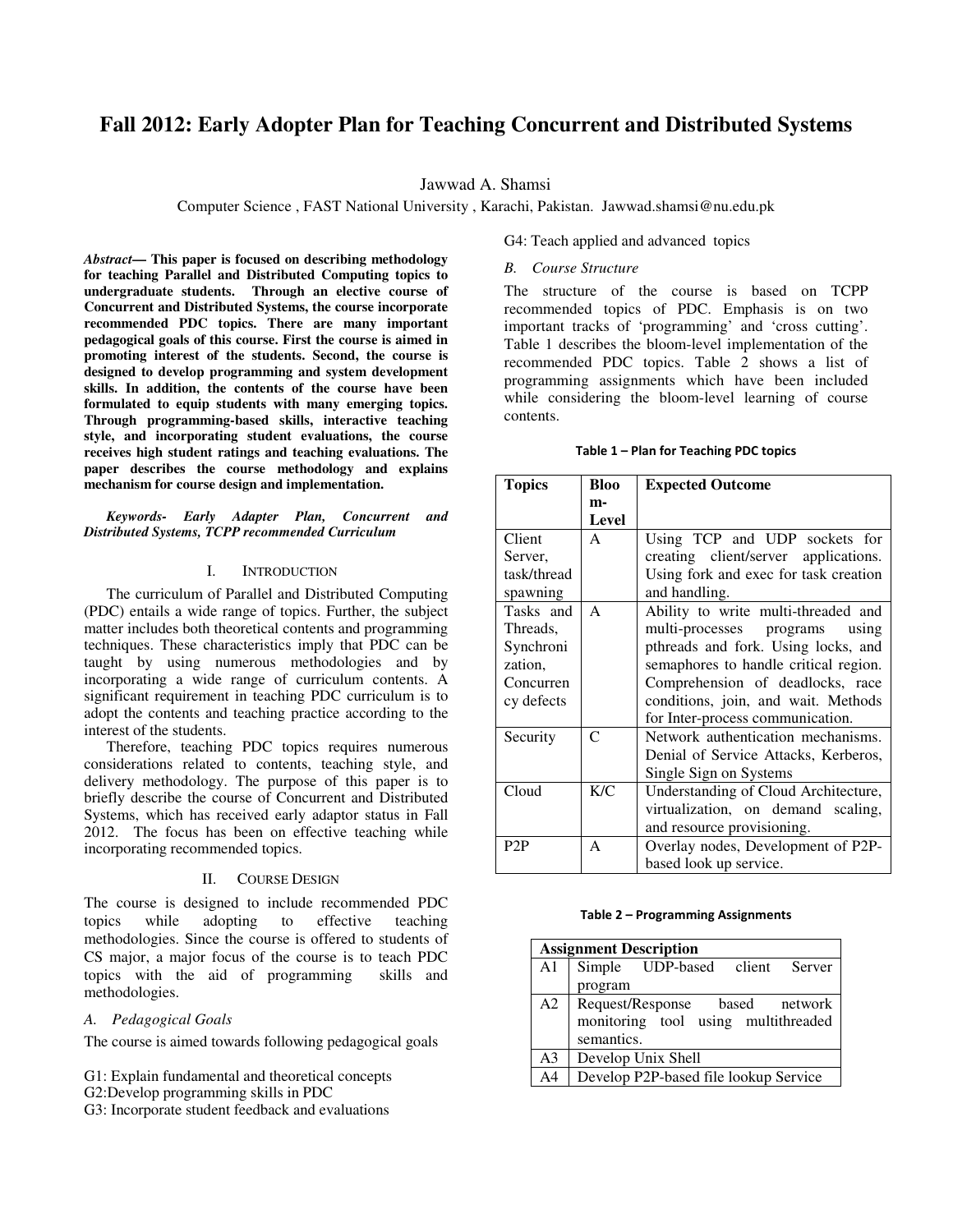## **Table 3 – Weekly Plan**

| Week                     | <b>Topics</b>                                                                 |
|--------------------------|-------------------------------------------------------------------------------|
| 1                        | Introduction to Distributed Systems. Socket<br>Programming.                   |
| 2                        | Socket Programming: UDP and TCP<br>Programming. Assignment 1                  |
| 3                        | Quiz 1. Concurrent Programming. Socket<br>Options, Thread Programming         |
| $\overline{\mathcal{A}}$ | Thread Programming, Mutual Exclusion,                                         |
| 5                        | Thread Programming. Assignment 2. Project<br>Proposals Due.                   |
| 6                        | MidTerm1. Race Condition, Deadlocks                                           |
| 7                        | Process Programming, exec.                                                    |
| 8                        | Quiz 3. Process Programming                                                   |
| 9                        | Signals                                                                       |
| 10                       | Pipes. Assignment 3                                                           |
| 11                       | Midterm 2                                                                     |
| 12                       | Applications of Distributed Systems: Overlay<br><b>Networks</b>               |
| 13                       | Assignment 4. Applications of Distributed<br><b>Systems: Network Security</b> |
| 14                       | Quiz 4. Applications of Distributed Systems:<br><b>Network Security</b>       |
| $\overline{15}$          | Cloud Computing and Distributed File Systems                                  |
| 16                       | Project Evaluations.                                                          |
|                          | <b>Final Examination</b>                                                      |

#### **Table 4 – Overall marks given by the students**

Max=10, Min=7.5, Mode and Median=8, Average=8.44

#### *1) Programming*

To maintain students' interest many programming topics are covered. Class lectures are based on teaching methodology to develop effective concurrent and distributed systems. Contents such as socket programming, thread programming, locks, process, methods for inter process communication, and signals are incorporated.

### *2) Cross Cutting*

Cross cutting topics include peer to peer system development, theory for P2P systems, network security, DoS attacks, Single Sign on Systems, Cloud Computing, and Distributed File Systems are included.

#### *C. Evaluation of Students*

Student evaluations are integral part of the course. For this purpose, programming, assignments, quizzes, projects, and mid-term and final examinations were conducted.

## *D. Student Feedback*

Three set of feedback were conducted. Initial feedback was conducted to assess the students' requirements and capabilities. A mid-semester feedback was taken to assess the strengths and weaknesses of the course and incorporate remedial actions.

 At the end of the course, a final student survey is conducted to assess the achievement of goals and to evaluate the overall success of the course. 34 out of 36 students participated in the course, anonymously. Results in table 4 confirm that the course methodology is liked by all the students. During the survey, the students also answered about the approaches adopted during the course.

Programming is the most liked approach of the students. Out of the four programming assignments, the Unix-shell assignment (A3) turned out to be the most difficult assignment for the students. In that, only a few students were able to implement the redirection operator using Unix pipes. Comparatively, the P2P assignment received the highest scores. This is perhaps they were inspired by the topic of P2P.

Students also acknowledged that interactive teaching style, group discussions, and peer learning contributed successfully towards their learning. Specifically, the students mentioned that Socket, Thread, and P2P Programming, Security, Cloud Computing, are the most interesting topics.

The students also suggested that the topic of Cloud Computing should be covered in more depth. Further, many students believed that programming aspect should be incorporated in the topic of network security.

# III. LESSONS LEARNED

Following are the important lessons learned.

- Programming provides an effective method for learning.
- TCPP recommended curriculum is well designed.
- Multiple courses are needed in order to comprehensively cover the course.